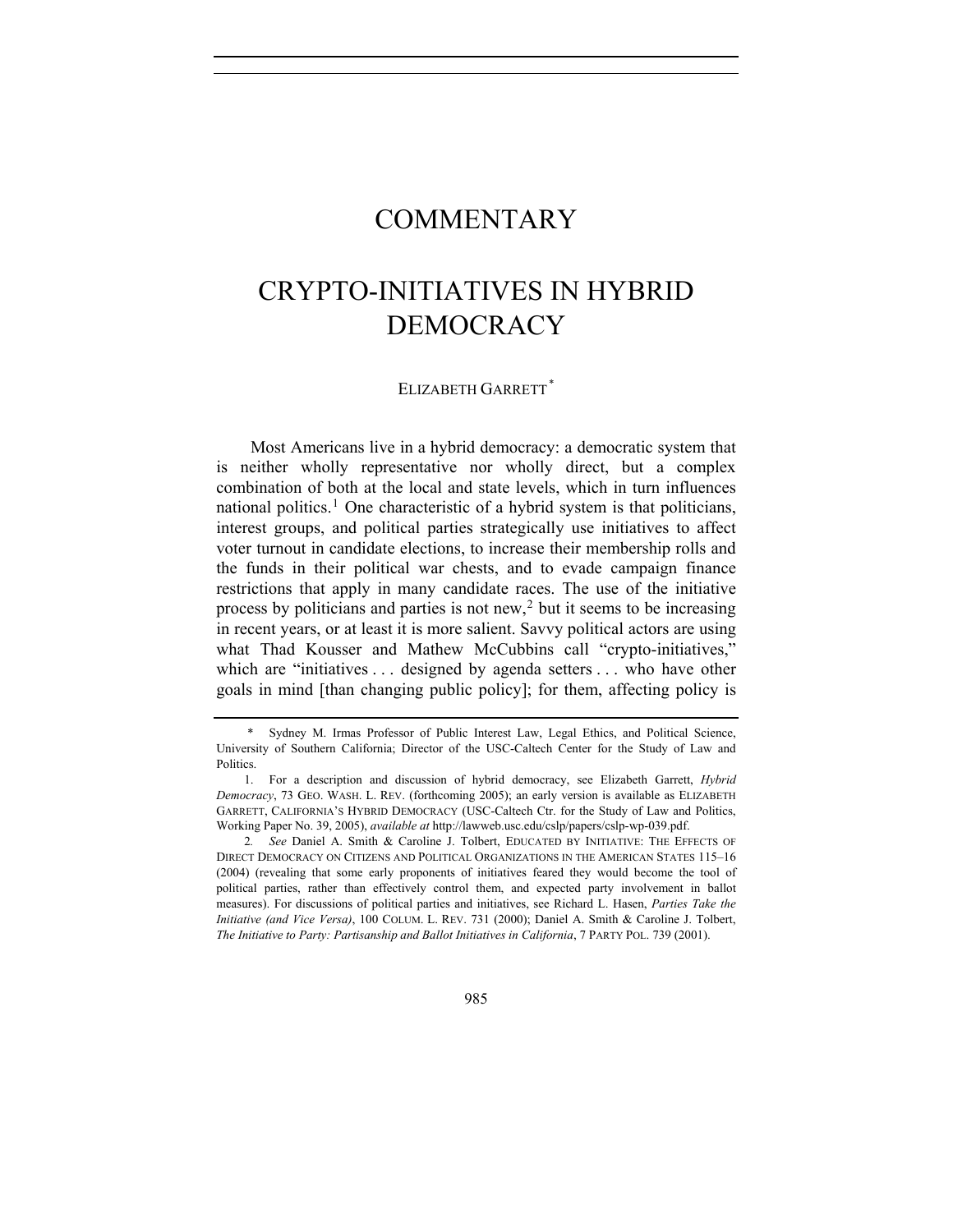often at most a secondary concern."[3](#page-1-0) Most of the initiatives that Kousser and McCubbins go on to describe are generated or manipulated by candidates, political parties, or other political actors seeking to aid the campaigns of particular candidates or parties.

The notion of crypto-initiatives underscores the heavy involvement of elected officials and political parties in the initiative process, a theme also emphasized in Richard Hasen's contribution to this Symposium, which reveals the number of California issue committees controlled by politicians.[4](#page-1-1) In the past, much of the scholarship in law and social sciences has been preoccupied with the influence of organized and well-funded interest groups on the initiative process, or the role of wealthy individuals who back petition drives and ballot measure campaigns.<sup>[5](#page-1-2)</sup> Kousser and McCubbins's article raises the question of how the involvement of political actors—who are accountable to the voters—differs from the involvement of these other groups and people. Kousser and McCubbins spend most of their time on the malignant effects of crypto-initiatives on policy and governance; I want to sketch out three effects that might be positive.

<span id="page-1-1"></span> 4. Richard L. Hasen, *Rethinking the Unconstitutionality of Contribution and Expenditure Limits in Ballot Measure Campaigns*, 78 S. CAL. L. REV. 885, 898 (2005) (finding at least thirty-seven candidate-controlled issue committees in California from 1990 to 2004, and detailing other involvement in issue campaigns by politicians).

<span id="page-1-0"></span> <sup>3.</sup> Thad Kousser & Mathew D. McCubbins, *Social Choice, Crypto-Initiatives, and Policymaking by Direct Democracy*, 78 S. CAL. L. REV. 949, 969 (2005). *See also id.* at 974 (defining the term to include "cases where the proponent's primary goal is to affect political outcomes rather than policy"). I am not sure that "crypto-initiative" is the best term for these measures because very little is hidden about them. Political candidates and parties are usually quite open about their involvement with a crypto-initiative because they seek to use it to bolster support and turnout. *But see* Elizabeth Garret & Daniel A. Smith, *Veiled Political Actors and Campaign Disclosure Laws in Direct Democracy*, 4 ELECTION L.J. (forthcoming 2005) (manuscript at 33–35); an early version is available as ELIZABETH GARRETT & DANIEL A. SMITH, VEILED POLITICAL ACTORS: THE REAL THREAT TO CAMPAIGN DISCLOSURE STATUTES (USC-Caltech Ctr. for the Study of Law and Politics, Working Paper No. 13, 2004) (discussing how the Republican National Committee worked to disguise its involvement in funding Americans for Tax Reform, a group active in many issue campaigns), *at* http://lawweb.usc.edu/cslp/papers/cslp-wp-013.pdf. Perhaps proponents of crypto-initiatives seek to hide that their primary agenda is to influence candidate elections rather than to change policy, both to reduce the chance of a backlash by opposing groups and to decrease the risk that voters will become more alienated from traditional politics because they feel manipulated.

<span id="page-1-2"></span><sup>5</sup>*. See, e.g.*, ELISABETH R. GERBER, THE POPULIST PARADOX: INTEREST GROUP INFLUENCE AND THE PROMISE OF DIRECT LEGISLATION (1999); JOHN G. MATSUSAKA, FOR THE MANY OR THE FEW: THE INITIATIVE, PUBLIC POLICY, AND AMERICAN DEMOCRACY (2004); Elizabeth Garrett, *Money, Agenda Setting, and Direct Democracy*, 77 TEX. L. REV. 1845 (1999); Daniel H. Lowenstein, *Campaign Spending and Ballot Propositions: Recent Experience, Public Choice Theory and the First Amendment*, 29 UCLA L. REV. 505 (1982).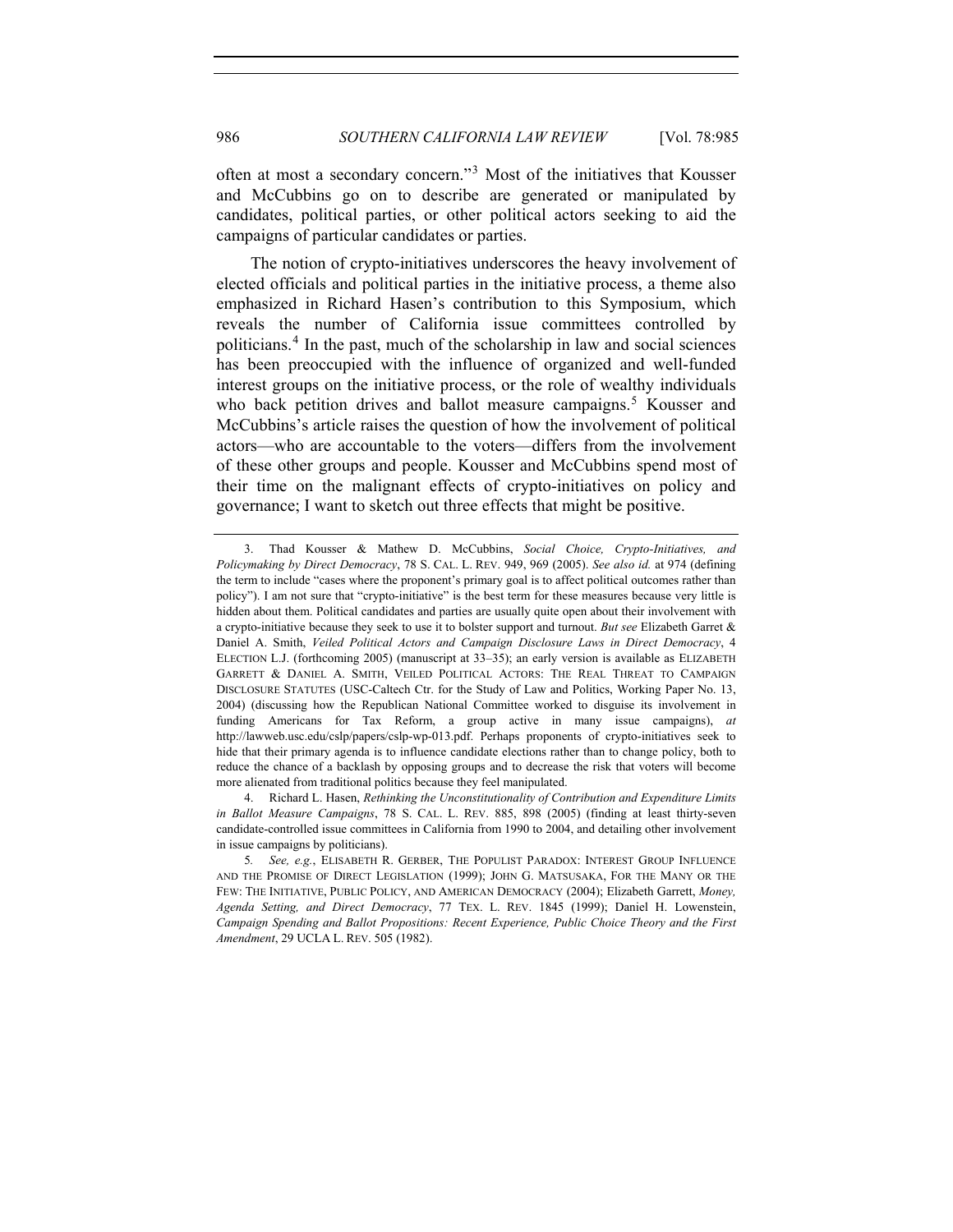First, initiative campaigns can allow candidates to make more credible policy commitments to voters. Candidate campaigns consist of a series of promises by people running for elected office. It is very difficult for voters to know which promises are credible, particularly when a candidate does not have a record of public service that can be analyzed to determine ideological commitments and consistency. Voters know that much campaign discourse is "cheap talk" because politicians face no real discipline for lying, and they may even be able to take different positions before different audiences, depending on the amount of likely publicity.<sup>[6](#page-2-0)</sup> As Saul Levmore has examined in more detail, there are very few ways for politicians to credibly commit to a particular course of action,<sup>[7](#page-2-1)</sup> and thus voters have learned to heavily discount campaign promises, relying instead on past performance as a guide to future decisionmaking. This reality makes it more difficult for challengers who must rely solely on campaign promises and endorsements to communicate their ideology and policy goals.<sup>[8](#page-2-2)</sup>

Hybrid democracy and crypto-initiatives can allow candidates, both incumbents and challengers, to use the initiative process to credibly communicate with voters about their policy agendas. If a candidate spends time raising funds for an initiative or diverts campaign money to an issue campaign, the signal of support for the policy embodied by the initiative is costly, and therefore more credible. If voters pass the initiative, they have reduced the ability of the candidate to defect from campaign promises. Jerry Brown's decision in 1974 to sponsor the California Political Reform Act was driven by his desire for voters to perceive him as the reform candidate who would usher in a new kind of politics.<sup>[9](#page-2-3)</sup> He benefited from the initiative during his campaign whether it passed or not. But by simultaneously enacting campaign and lobbying reform and electing Brown, voters were able to increase the chance that real change would occur and that it would shape the political environment in which Brown would be working.

<span id="page-2-0"></span><sup>6</sup>*. See* David Austen-Smith, *Strategic Models of Talk in Political Decision Making*, 13 INT'L POL. SCI. REV. 45 (1992); McNollgast, *Legislative Intent: The Use of Positive Political Theory in Statutory Interpretation*, 57 LAW & CONTEMP. PROBS. 3 (1994) (discussing "cheap talk" in politics).

<sup>7</sup>*. See* Saul Levmore, *Precommitment Politics*, 82 VA. L. REV. 567 (1996).

<span id="page-2-2"></span><span id="page-2-1"></span><sup>8</sup>*. See* Elizabeth Garrett, *The Law and Economics of "Informed Voter" Ballot Notations*, 85 VA. L. REV. 1533, 1546–47 (1999) (discussing ballot notations as a method of policy precommitment that could be used credibly by both challengers and incumbents).

<span id="page-2-3"></span><sup>9</sup>*. See* PETER SCHRAG, PARADISE LOST: CALIFORNIA'S EXPERIENCE, AMERICA'S FUTURE 226 (2004).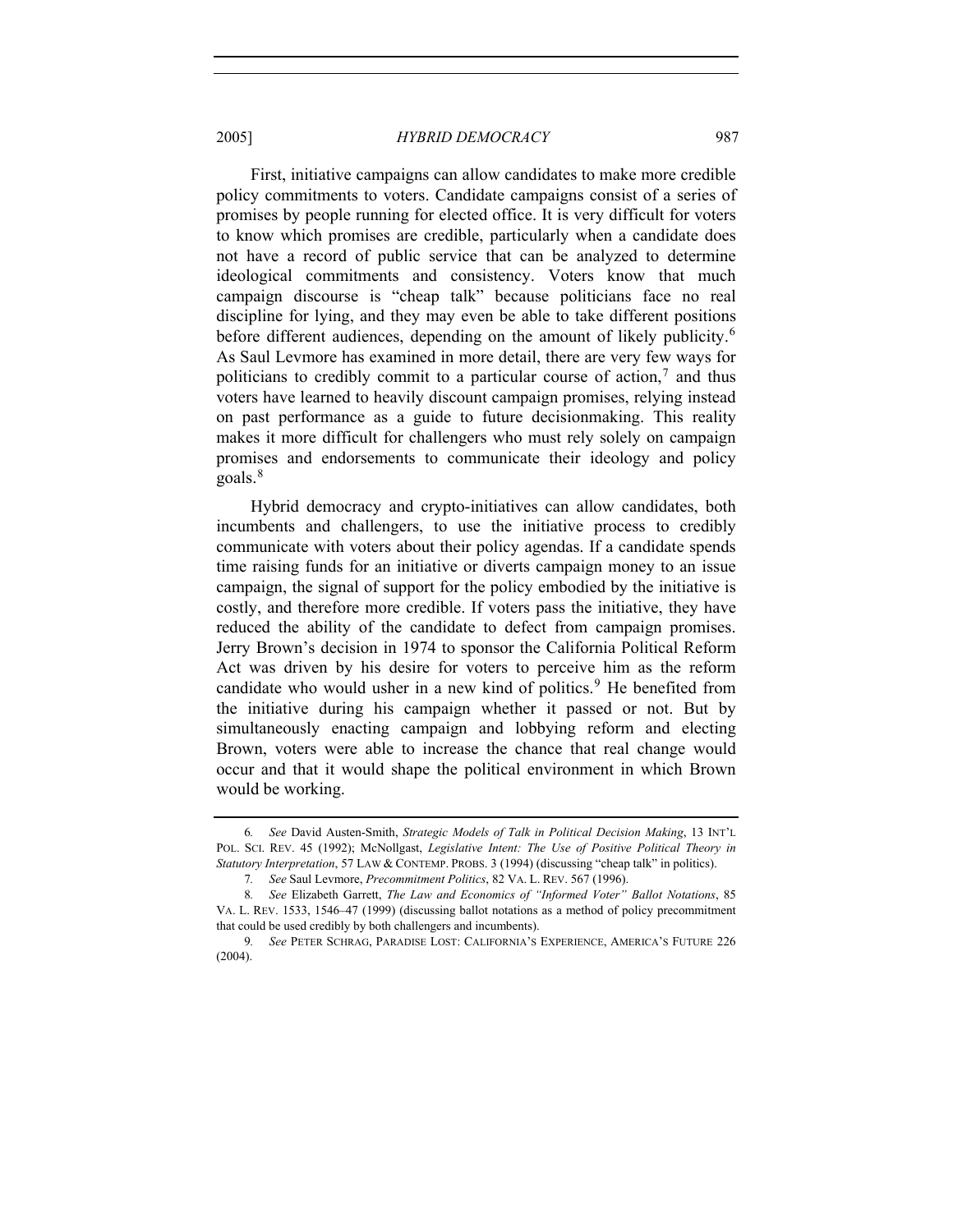Initiatives constrain political actors with respect to certain policies, perhaps allowing voters to better monitor representatives when they do exercise discretion in the unconstrained realms.<sup>[10](#page-3-0)</sup> If that occurs, then voters may be able to better enforce campaign promises that are unrelated to the particular ballot initiative that a candidate sponsors. John Matsusaka presents a model of the effects of initiatives on executive behavior, leading him to the conclusion that "by taking some issues out of the hands of elected officials and deciding them directly, the initiative seems to enable voters to more effectively sanction their representatives for poor performance on issues that remain under their control."[11](#page-3-1) Politicians sophisticated enough to use crypto-initiatives will also understand this effect of hybrid elections, so their decision to affiliate their campaigns with an initiative is costly to them, providing voters a more trustworthy signal of the policies that they will pursue.

Second, the voting cues available to citizens when a politician or political party is associated with an initiative are different, and perhaps better, than the cues available in ballot measure campaigns without these political players. Initiative campaigns are often characterized as lowinformation environments in which voters lack the most effective heuristic in candidate elections, party affiliation.<sup>[12](#page-3-2)</sup> Accordingly, social scientists have worked to understand what shortcuts are available to voters deciding on ballot measures and whether those cues lead to accurate decisions. One important contribution of Kousser and McCubbins's article is that they assess the state of the empirical evidence on this key determinant of voter competence in direct democracy and set out an agenda for further research to test whether the conditions for learning are present in most issue campaigns.[13](#page-3-3) They argue that some of the characteristics of cryptoinitiatives increase the concern that the available cues may not lead to voting decisions that are aligned with voter preferences. For example, strategists who use jack initiatives to boost turnout favorable to particular candidates work to pick issues that will not also generate vigorous opposition, which would increase turnout for competitors as well. Without a campaign with groups and people taking visible positions on both sides of

<span id="page-3-0"></span><sup>10</sup>*. See* John G. Matsusaka, Direct Democracy and the Executive Branch (Jan. 2005) (unpublished manuscript presented at the Symposium on the Impact of Direct Democracy, University of California, Irvine, Jan. 14–15, 2005), *at* http://lawweb.usc.edu/cslp/conferences/direct\_democracy\_05/ documents/Matsusaka.pdf.

<sup>11</sup>*. Id.* at 24–25.

<span id="page-3-3"></span><span id="page-3-2"></span><span id="page-3-1"></span><sup>12</sup>*. See* Elizabeth Garrett, *Voting with Cues*, 37 U. RICH. L. REV. 1011, 1022–24 (2003) (discussing voting cue literature).

 <sup>13.</sup> Kousser & McCubbins, *supra* note 3, at 958–62.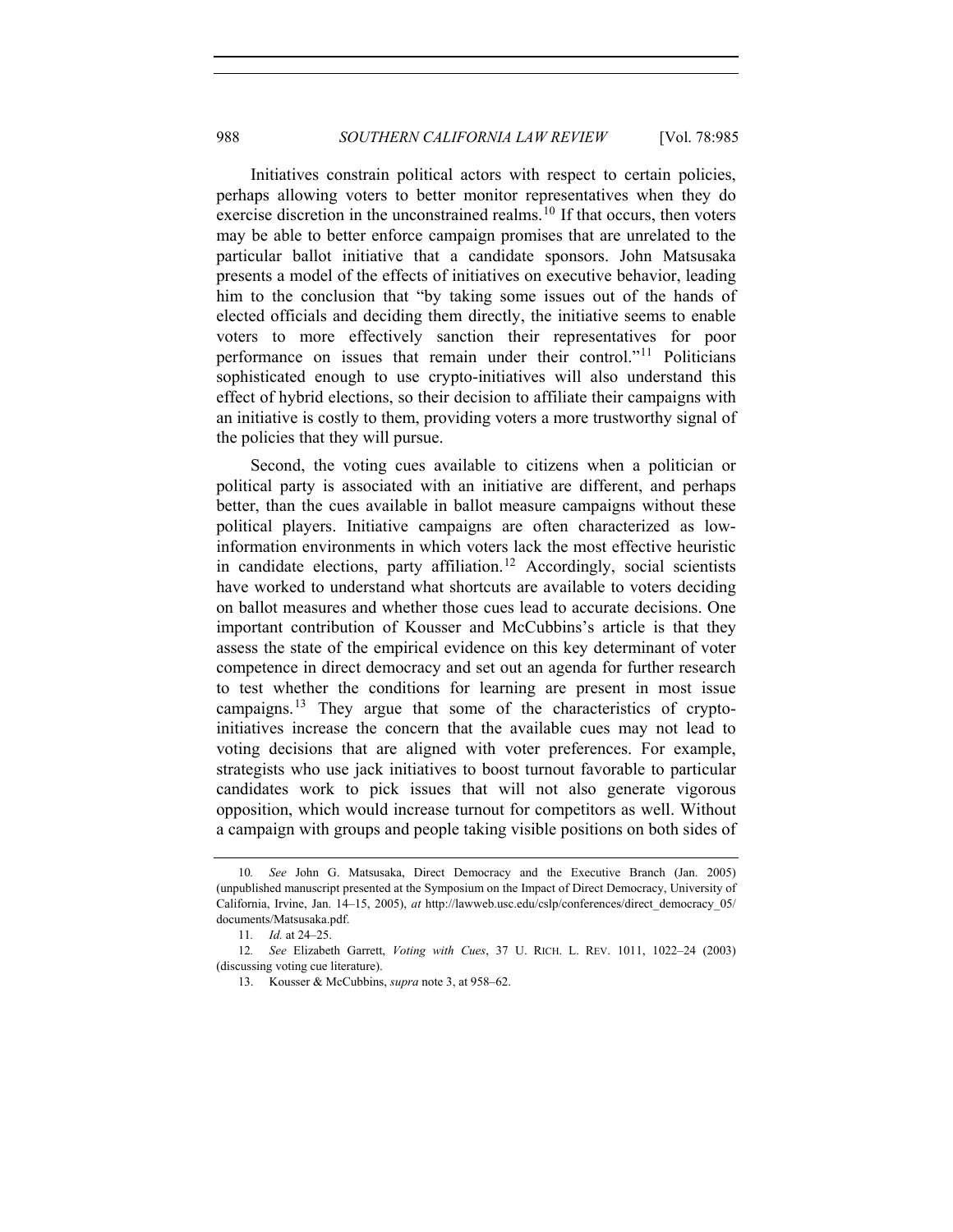a policy, some of the necessary conditions for learning are not present in such an issue campaign. $14$ 

It may also be the case, however, that an initiative campaign with active politicians and political parties may improve voting cues in some respects. Close association between a ballot measure and an elected official allows voters to use the familiar cue of political party in both parts of hybrid democracy. Political parties know that they and their candidates provide strong cues to voters that can be used when casting votes on ballot measures. For example, the California Republican Party spent approximately \$2 million to send out five million slate mailers informing recipients of Governor Arnold Schwarzenegger's position on ten of the sixteen measures on the November 2004 general election ballot.<sup>[15](#page-4-1)</sup> The Republican Party also sent out a separate voter guide with its positions on all the ballot measures, providing the party cue notwithstanding the absence of a notation on the ballot as appears next to candidate names.<sup>[16](#page-4-2)</sup> Voters could take the slate mailer with them to the polls or use it at home when filling out absentee ballots.

If candidate elections are competitive, then the association of a candidate with a ballot measure is likely to increase the chance that there will be vocal opposition to the initiative. In these cases, the relationship between politicians and initiatives would increase the adversarial nature of ballot measure campaigns and produce conditions more conducive to learning. The opponent of the candidate sponsoring a measure has an incentive to ensure that the initiative comes under attack in order to call into question the sponsor's judgment and to communicate the challenger's own policy commitments. Of course, few races for a state legislative position or House of Representatives seat are competitive because of incumbent-protecting gerrymanders, $17$  but gubernatorial races can be real

<span id="page-4-0"></span><sup>14</sup>*. See id.* at 957–58 (relying on tests in ARTHUR LUPIA & MATHEW D. MCCUBBINS, THE DEMOCRATIC DILEMMA: CAN CITIZENS LEARN WHAT THEY NEED TO KNOW? (1998)).

<span id="page-4-1"></span><sup>15</sup>*. See* GOVERNOR ARNOLD SCHWARZENEGGER'S BALLOT PROPOSITION VOTER GUIDE (2004) (on file with author). *See also* Margaret Talev, *Governor's Picks Coming Your Way: He's Sending Voter Guides on a Host of Ballot Measures*, SACRAMENTO BEE, Sept. 18, 2004, at A1.

<sup>16</sup>*. See* CAL. REPUBLICAN PARTY, 2004 INITIATIVE VOTER GUIDE (2004) (on file with author).

<span id="page-4-3"></span><span id="page-4-2"></span> <sup>17.</sup> The 2004 elections also forcefully demonstrated the nearly total lack of competition throughout the country. Only a handful of House seats were competitive, and many states had no real competition in the vast majority of state legislative races. *See* David S. Broder, *No Vote Necessary: Redistricting Is Creating a U.S. House of Lords*, WASH. POST, Nov. 10, 2004, at A37 (discussing various races for the House, including some where there were no challengers and one in Florida where the law automatically elected the unopposed incumbent without his appearing on the general election ballot); Nicholas D. Kristof, *No More Sham Elections*, N.Y. TIMES, Nov. 20, 2004, at A19. *See also Serving the Pols, Not the People*, L.A. TIMES, Nov. 10, 2004, at B10 (noting that although there are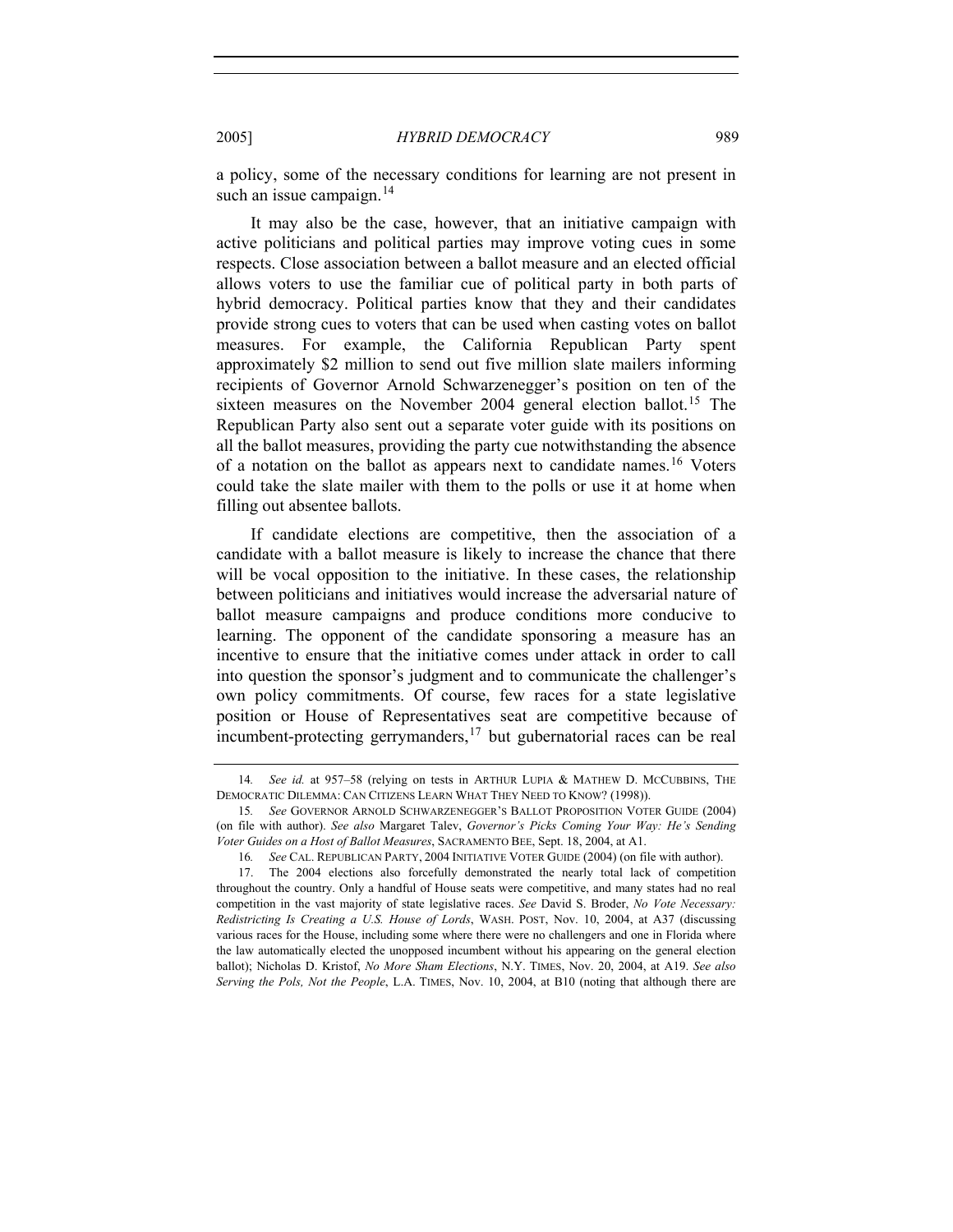contests, and thus it might be the case that some crypto-initiatives will face significant opposition from the other political party or its members.

In the end, these are all suppositions about the effects of the involvement of candidates and political parties on voter competence and voting cues in ballot measure campaigns. We need more empirical data to reach more certain conclusions, as Kousser and McCubbins point out, and the research should distinguish between the various campaign environments, focusing in part on the ability of political parties to provide effective heuristics in issue campaigns, as well as in candidate races.

Third, the involvement of elected officials in an issue campaign has ramifications for the implementation of the initiative once it passes. Many initiatives that succeed on election day and survive judicial challenge are not fully implemented and may be actively undermined by elected officials and administrators. Even when they do not repeal initiatives because of fear of voter reprisals, the officials charged with implementing and enforcing initiatives are not likely to do so enthusiastically or faithfully. The irony of the initiative process is that the very officials it seeks to bypass are the people who are responsible for the policy after the election. As Elisabeth Gerber, Arthur Lupia, Mathew McCubbins, and Roderick Kiewiet observe in *Stealing the Initiative*, "[w]inning initiatives neither implement nor enforce themselves. If an initiative is to affect policy, government actors must take an active role in converting winning initiatives into policy changes."[18](#page-5-0) Typically, the conditions necessary to ensure that recalcitrant

<span id="page-5-0"></span> 18. ELISABETH R. GERBER, ARTHUR LUPIA, MATHEW D. MCCUBBINS & D. RODERICK KIEWIET, STEALING THE INITIATIVE: HOW STATE GOVERNMENT RESPONDS TO DIRECT DEMOCRACY 5 (2001). In some instances, lawmakers will actually repeal a popularly enacted statute. *See* WILLIAM N. ESKRIDGE, JR., PHILIP P. FRICKEY & ELIZABETH GARRETT, 2004 SUPPLEMENT TO CASES AND MATERIALS ON LEGISLATION: STATUTES AND THE CREATION OF PUBLIC POLICY 24–25 (3d ed. 2004) (describing the repeal of clean elections law in Massachusetts); Daniel A. Smith, *Overturning Term Limits: The* 

some new faces in Sacramento, the partisan line-up remained the same and not one seat of 153 changed parties). For a discussion of the absence of competition in legislative races in the last decade or so, see Samuel Issacharoff, *Gerrymandering and Political Cartels*, 116 HARV. L. REV. 594, 623–26 (2002). Richard Pildes contrasts the stunning lack of competition in state legislative and House races with the more robust competition for governorships and Senate seats in 2004, races that cannot be gerrymandered. Richard H. Pildes, *Foreword: The Constitutionalization of Democratic Politics*, 118 HARV. L. REV. 28, 63–64 (2004). Although the contrast in 2004 was noteworthy, partisan redistricting alone cannot explain the absence of competition in elections because incumbents typically have a substantial advantage in gubernatorial races that are unaffected by redistricting. *See* Stephen Ansolabehere & James M. Snyder, Jr., *The Incumbency Advantage in U.S. Elections: An Analysis of State and Federal Offices, 1942–2000*, 1 ELECTION L.J. 315, 328–29 (2002). *See also* GARY W. COX & JONATHAN N. KATZ, ELBRIDGE GERRY'S SALAMANDER: THE ELECTORAL CONSEQUENCES OF THE REAPPORTIONMENT REVOLUTION 127–205 (2002) (identifying gerrymandering as a significant cause of incumbency advantage and lack of competition in political races).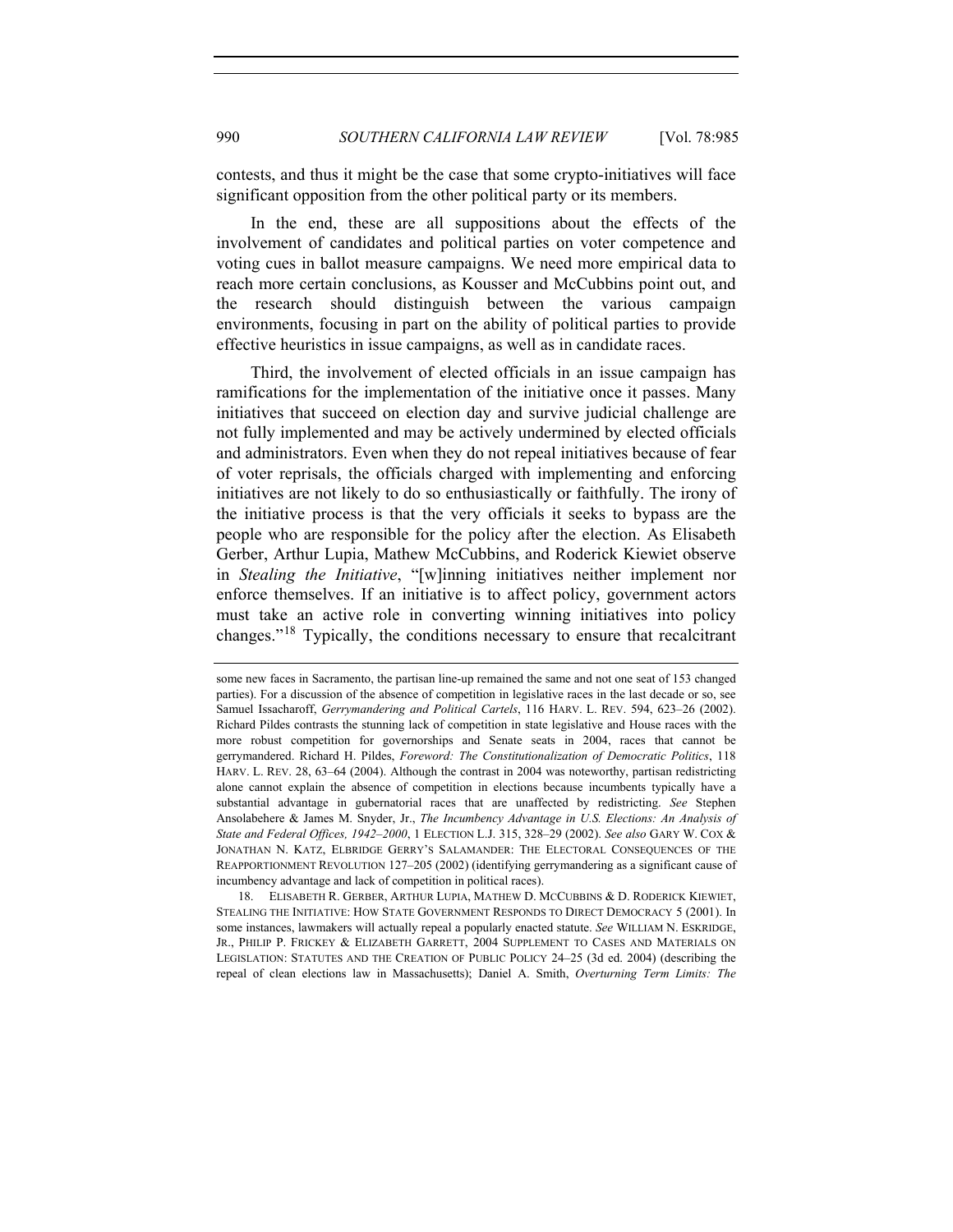lawmakers and administrators will implement and enforce initiatives are very unlikely to be present because it is difficult for voters to monitor compliance and sanction noncompliance.

The involvement of political actors in initiative campaigns—and the intertwining in some ways of their careers with the fate of initiatives increases the likelihood that enacted initiatives will be implemented and enforced. Because the candidate is accountable to the people, she may have an incentive to ensure that the initiative has a real effect on policy. Of course, the failure to implement any initiative may result in punishment at the polls; this is one of the sanctions that political actors weigh when they decide how energetically to implement an initiative. But the sanction may be more likely when the initiative was a key element of the candidate's campaign and when the policy it embodies was used to define her ideology and platform.

Moreover, opponents of the candidate who supported the initiative have an incentive to monitor implementation and enforcement and to publicize any failure of the elected official to follow through on her pledge. Challengers always work to publicize the failure of officials to make good on campaign promises. Just as an initiative allows a candidate to make her policy commitments more concrete, the failure of an initiative to cause any substantive change in policy provides salience to the official's failure to deliver on her promises. Even when the official does not face real competition for reelection, the opposing political party may have an incentive to monitor and sound a fire alarm about noncompliance to make gains in other races.

Implementation and enforcement may also be more likely when a candidate is closely associated with an initiative because the candidate may sincerely support the policy embodied in the initiative. Jerry Brown's commitment to political reform was more than a strategic campaign move; he sought public office in part to change the political environment so that government was more open and less corrupt. Even though the political reform package still faced opposition and obstructionism from many political players, it also had a vital supporter in the Governor's office. Once elected, an official who championed an initiative for a combination of sincere and strategic motivations may discover that implementation has

*Legislature's Own Private Idaho?*, 36 PS: POL. SCI. & POL. 215 (2003) (describing the repeal of term limits in Idaho). In California, lawmakers cannot repeal or amend a popular initiative unless the initiative explicitly allows subsequent legislative involvement, but Gerber et al., *supra*, document ways in which initiatives in California are undermined through incomplete implementation and enforcement.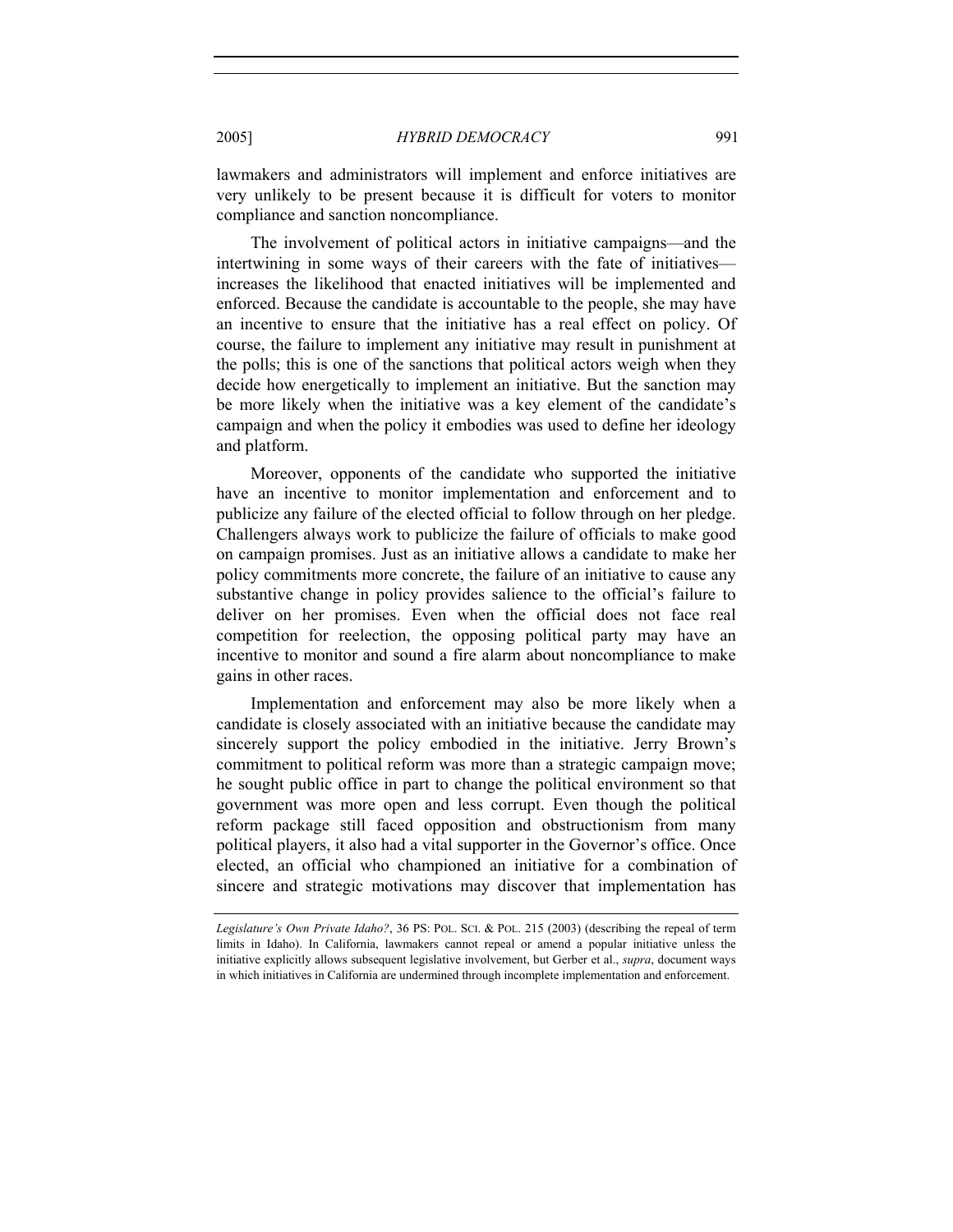political and other costs that she did not anticipate and thus she might back away from full compliance. But her electoral incentives and ideological commitments make it more likely that these crypto-initiatives will be implemented and enforced, to some degree, compared to initiatives without any support by politicians or political parties.<sup>[19](#page-7-0)</sup>

The foregoing discussion of the potential positive consequences of crypto-initiatives—or, to use less normatively loaded terminology, initiatives closely associated with candidates or political parties—depends in large part on the fact that voters can hold elected officials and parties accountable for their decisions, including those relevant to the initiatives. Thus, the picture would be even brighter if elections were more competitive so that voters had real choices when they went to the polls. Perhaps redistricting reform, which may depend on the existence of hybrid democracy for adoption,<sup>[20](#page-7-1)</sup> will inject more competition into legislative elections on the state and federal level. My analysis also suggests that the concerns sounded by Kousser and McCubbins are more disturbing when a nonaccountable political actor uses crypto-initiatives for strategic purposes. One of the most intriguing suggestions in the article is that the newly-powerful 527 organizations,<sup>[21](#page-7-2)</sup> which Kousser and McCubbins term "crypto-PACs,"<sup>[22](#page-7-3)</sup> will use crypto-initiatives to alter voter turnout and outcomes in candidate elections. It is clear that many of the 527 nonprofit organizations formed during the 2004 election to influence the presidential race are not going to close up shop but are looking for ways to flex their political muscles.<sup>[23](#page-7-4)</sup> The initiative process is quite likely to attract them, along with other nonprofit groups that do not have to comply with the disclosure laws that force  $527s$  to reveal the source of their funding.<sup>[24](#page-7-5)</sup> This

<span id="page-7-0"></span> <sup>19.</sup> Moreover, advocates of an initiative who hope to be elected to offices with the responsibility of implementing the policy may consider dead weight losses that voters are not competent to evaluate. *See* Kousser & McCubbins, *supra* note 3, at 954–55 (arguing that initiatives are likely to lead to lower social welfare than traditional legislation because voters cannot consider dead weight losses).

<span id="page-7-1"></span> <sup>20.</sup> For a discussion of the importance of the initiative process in states' adoption of redistricting commissions, see Nathaniel Persily & Melissa Cully Anderson, *Regulating Democracy Through Democracy: The Use of Direct Legislation in Election Law Reform*, 78 S. CAL. L. REV. 997, 1008–11 (2005). *See also* Garrett, *supra* note 1 (manuscript at 18–22) (discussing the interaction of hybrid democracy with redistricting reform).

<sup>21</sup>*. See* I.R.C. § 527 (2000).

 <sup>22.</sup> Kousser & McCubbins, *supra* note 3, at 983.

<span id="page-7-4"></span><span id="page-7-3"></span><span id="page-7-2"></span><sup>23</sup>*. See* Katharine Q. Seelye, *Money-Rich Advocacy Groups, Formed for Bush-Kerry Race, Look Far Beyond Election Day*, N.Y. TIMES, Oct. 17, 2004, at 1-31 (stating that some 527s will not disband after the 2004 election but will seek out other ways to continue to influence politics and policy).

<span id="page-7-5"></span> <sup>24.</sup> For a discussion of the activities of nonprofit groups in direct democracy and their use as veiled political actors, see Garrett & Smith, *supra* note 3.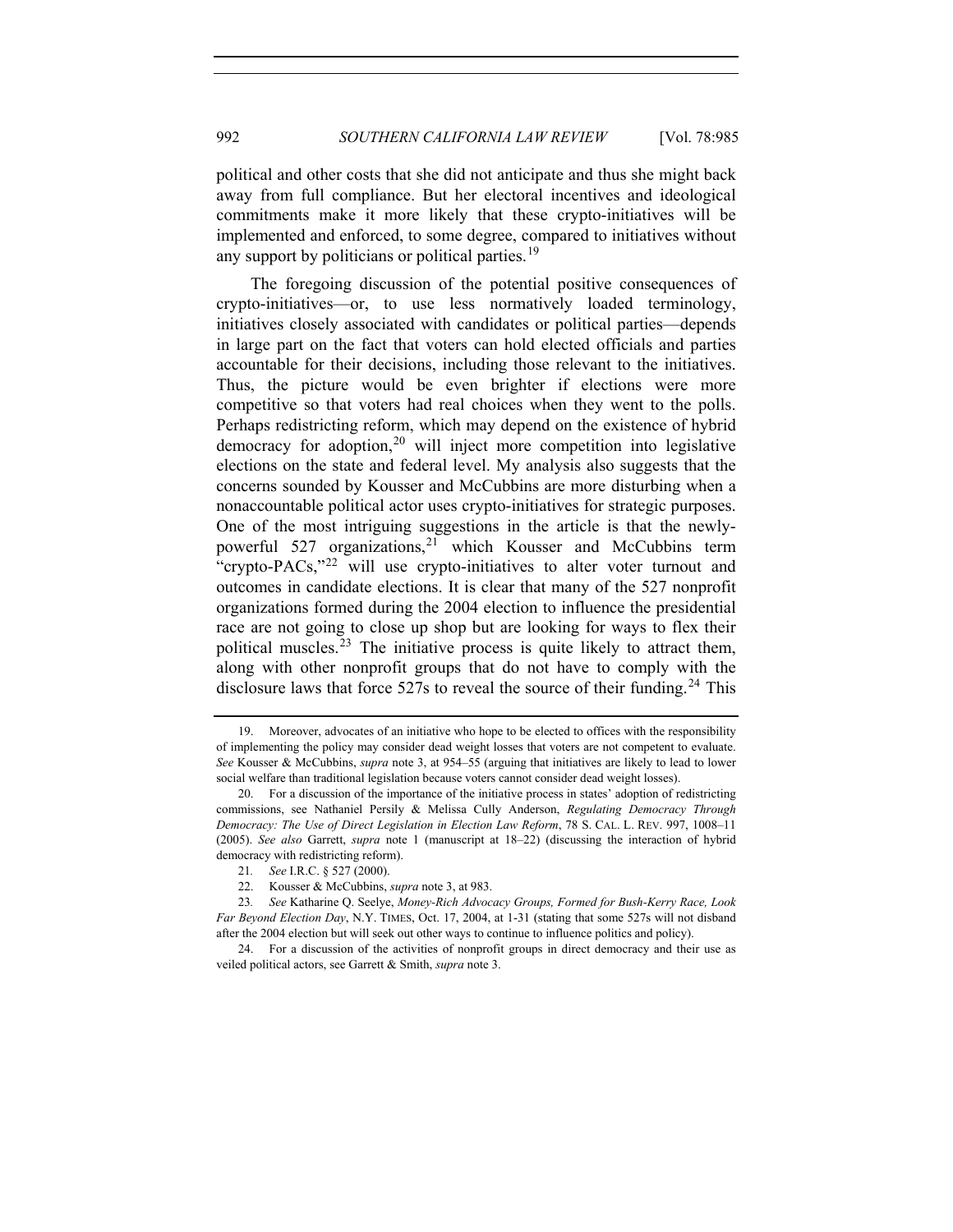interaction between unaccountable and sometimes veiled political actors and the initiative process in our hybrid democracy strikes me as significantly more problematic than the interaction between elected officials and parties and ballot measures.

Although my view of crypto-initiatives is rosier than Kousser and McCubbins's, I share the view that the initiative process is not a perfect institution and could be improved by changes in institutional design. Indeed, both parts of hybrid democracy are subject to decisionmaking pathologies that could be ameliorated through thoughtful reform that takes account of the complex interactions possible in a hybrid system. I also agree that the initiative process is here to stay in California and other states, but that representative institutions will continue to play the dominant role in legislative change even though technology has reduced the transaction costs of deliberating, deciding, and voting.

Kousser and McCubbins offer several reform proposals to improve the initiative process, many of which are worthy of serious consideration. I am dubious that their "pay-as-you-go" proposal will force voters to make tradeoffs and think carefully about the costs of policies that they support.<sup>[25](#page-8-0)</sup> Instead, we are likely to see initiative proponents use popular sources of revenue, such as the one percent tax on millionaires that now funds mental health programs in California,  $26$  and further reduce the flexibility of lawmakers when they are searching for revenue to keep government running. Kousser and McCubbins's recommendation that the legislature be allowed a subsequent role in the modification and amendment of statutory initiatives should be adopted in California, the only state with a constitutional default rule that denies the legislature a role unless the initiative proponents explicitly authorize it.<sup>[27](#page-8-2)</sup> Although the lessons of *Stealing the Initiative*<sup>[28](#page-8-3)</sup> counsel that the legislature may use its power to gut the initiative, that is not the inevitable result of legislative involvement. For example, California's Political Reform Act, enacted by voters in 1974 to impose limitations on campaigns and lobbying and to adopt ethics

 <sup>25.</sup> Kousser & McCubbins, *supra* note 3, at 984.

<span id="page-8-2"></span><span id="page-8-1"></span><span id="page-8-0"></span> <sup>26.</sup> Interestingly, Proposition 63 was in some ways a crypto-initiative. Its primary advocate was Democratic Assemblyman Darrell Steinberg, who had not been able to convince his fellow lawmakers to appropriate a substantial level of funding for mental health services through the traditional budget process. *See* Putsata Reang, *Voters Taxed the Rich to Help Mentally Ill*, SAN JOSE MERCURY NEWS, Nov. 5, 2004, at 1C; *Prop. 63: Vote No—It's Not the Best Answer*, Oct. 10, 2004, *at* http://www.mercurynews.com/mld/mercurynews/news/special\_packages/election20-04/972.

<span id="page-8-3"></span> <sup>27.</sup> CAL. CONST. art. II, § 10(c).

<sup>28</sup>*. See* GERBER ET AL., *supra* note 18.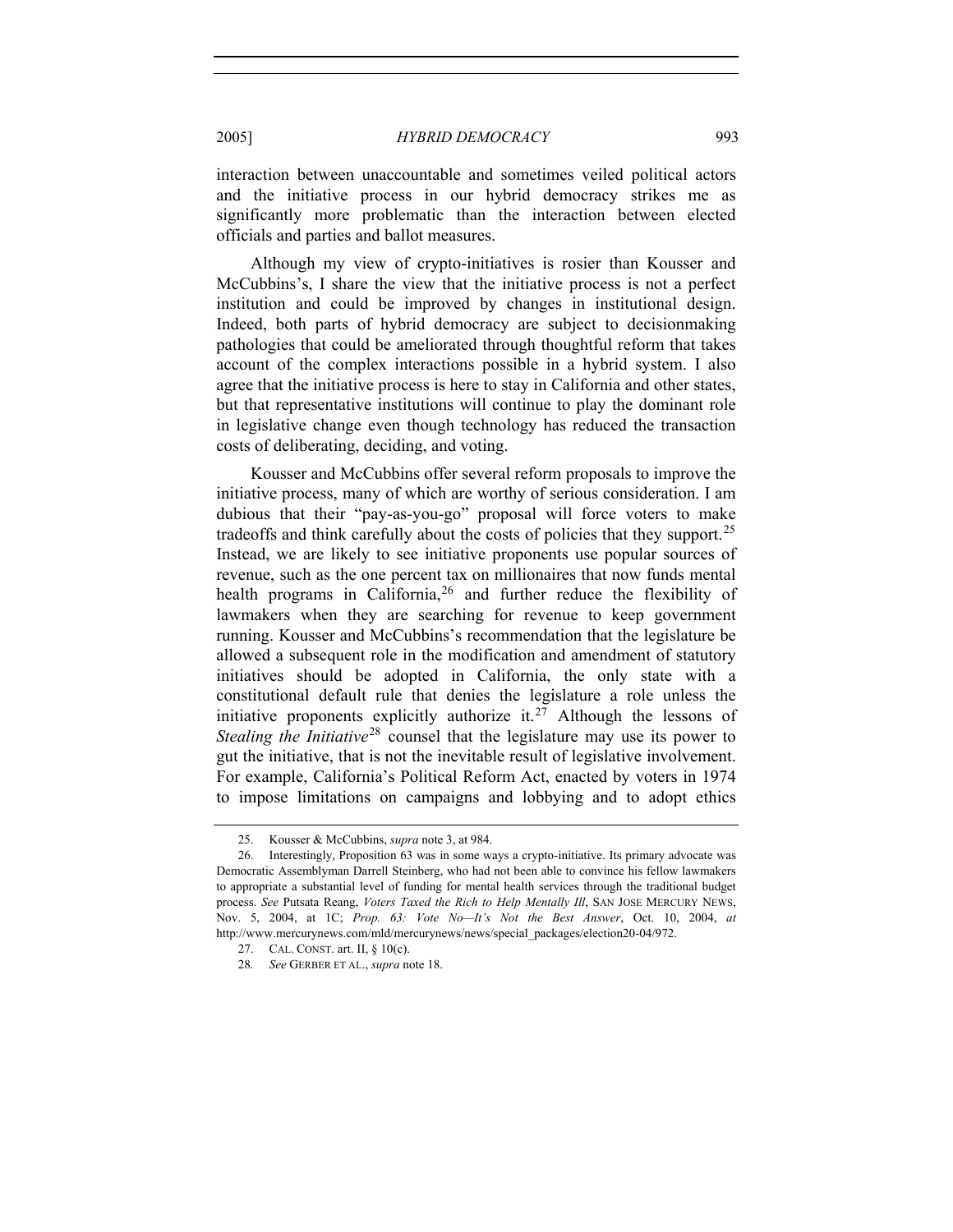provisions for officeholders, allowed the legislature to modify the Act's provisions as long as the amendments "further[ed] its purposes" and were passed by a two-thirds vote of each house.<sup>[29](#page-9-0)</sup> The California legislature has amended the Act more than 150 times, and in virtually all these cases, reformers have been satisfied with the changes.<sup>[30](#page-9-1)</sup> All the other initiative states allow some role for the legislature after enactment of a statutory initiative, although some require a supermajority vote or a waiting period of several years during which the initiative receives special protection from legislative tinkering.<sup>[31](#page-9-2)</sup>

Legislative involvement is possible only with respect to statutory initiatives; many ballot measures are constitutional changes which require a popular vote to amend or repeal. With the rise of paid signature gatherers and professional consulting firms, ballot measure proponents who want to insulate their proposal from legislative interference can meet the higher hurdles required of constitutional initiatives. Accordingly, Kousser and McCubbins's suggestion that initiatives sunset after a period of time deserves serious consideration.[32](#page-9-3) All initiatives could sunset after a period of time long enough to determine their effects, say, five or seven years, and would remain in effect only if reenacted by the legislature or by the people. With respect to enactments that require a popular vote, the signature threshold for ballot access could be set lower than the threshold for new initiatives. It is not clear that the advantages of sunsetting outweigh the disadvantages of instability, especially in the constitutional context, but the effect of instability could be limited if only popularly generated constitutional initiatives were temporary, while constitutional changes placed on the ballot by legislatures would remain in effect until they were changed by the constitutional amendment process. Another advantage to limiting the durability of initiatives is that the number of initiatives would presumably decline because of the reduction in their value to proponents. The net effect of this sunset proposal on the number of initiatives is uncertain: the need to reenact every few years might drive up the number of initiatives. However, it could be harder to get signatures after some experience with the initiative, particularly given the likelihood that people

 <sup>29.</sup> CAL. GOV'T CODE § 81012 (West 2004).

<span id="page-9-1"></span><span id="page-9-0"></span><sup>30</sup>*. See* REPORT AND RECOMMENDATIONS OF THE CALIFORNIA COMMISSION ON CAMPAIGN FINANCING, DEMOCRACY BY INITIATIVE: SHAPING CALIFORNIA'S FOURTH BRANCH OF GOVERNMENT 119 (1992).

<span id="page-9-2"></span><sup>31</sup>*. See* M. DANE WATERS, THE INITIATIVE AND REFERENDUM ALMANAC 27 (2003) (listing legislative and executive power to change or repeal statutory initiatives).

<span id="page-9-3"></span><sup>32</sup>*. See* Kousser & McCubbins, *supra* note 3, at 984. *See also* Elizabeth Garrett, *Who Chooses the Rules?*, 4 ELECTION L.J. 139, 144–45 (2005) (considering this and other reforms).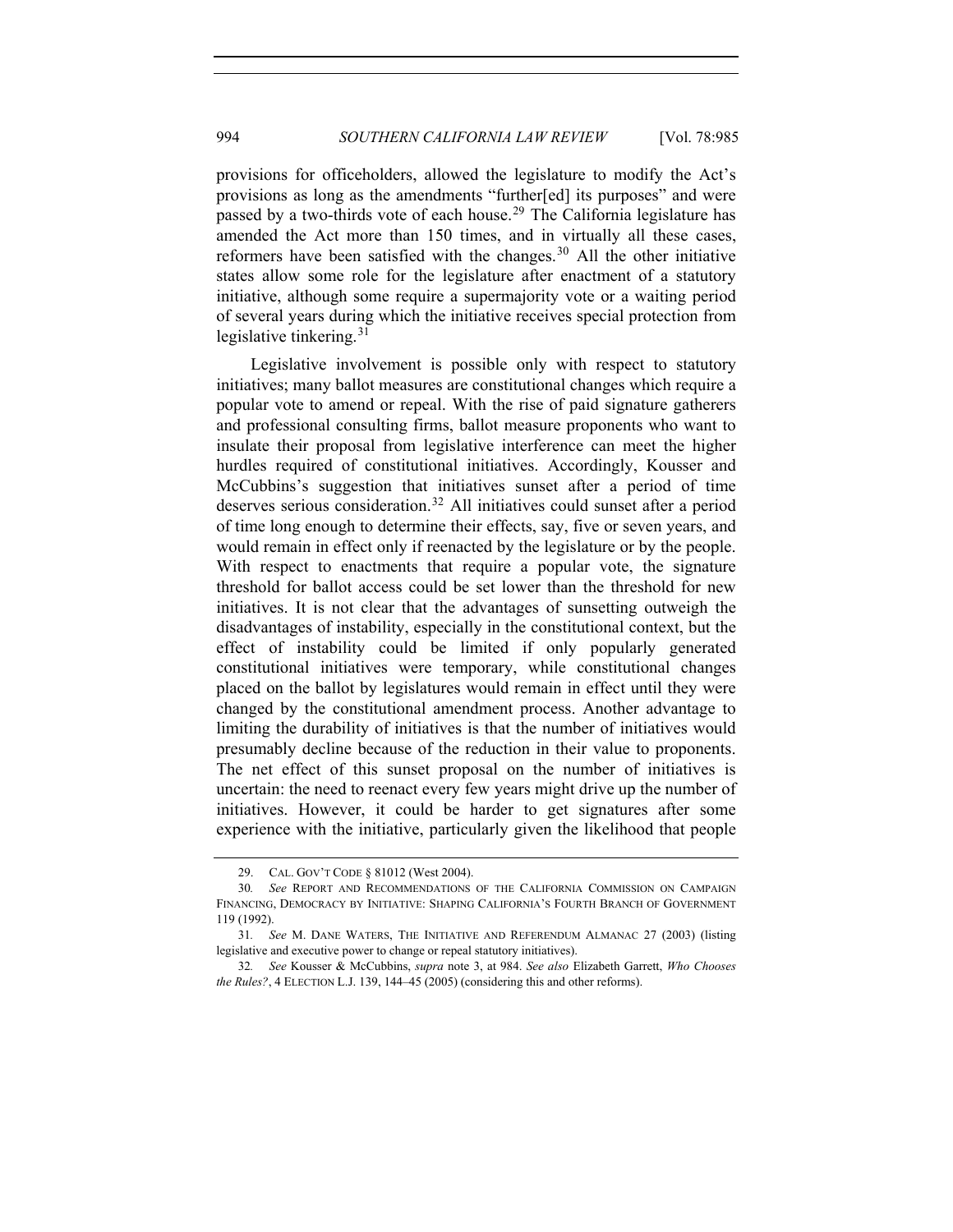who were bearing the costs of the new program would oppose its extension. On the other hand, the beneficiaries of the program would work hard for its continuation, although they would understand that any popularly-enacted extension would be temporary and therefore less valuable than a legislative solution.

Kousser and McCubbins's important assessment of initiatives, including their emphasis on the role of strategic political actors, allows a more complete and sophisticated understanding of both parts of hybrid democracy. It is, in my view, too bleak a vision of the initiative process; the increasing role of political actors in ballot measure campaigns is a development with both positive and negative consequences for voters and policy. Realistic appraisals of hybrid democracy can lead to reform of both the direct and representative institutions; *Social Choice, Crypto-Initiatives, and Policymaking by Direct Democracy* suggests some ways to think about initiative reform. Interestingly, it is the initiative process itself, harnessed by political actors like Arnold Schwarzenegger to enact new methods of redistricting, that may provide the most effective mechanism to reform representative institutions. Fortunately, such cross-fertilization between both sides of hybrid democracy will continue to sustain interdisciplinary research like the excellent articles in this Symposium.